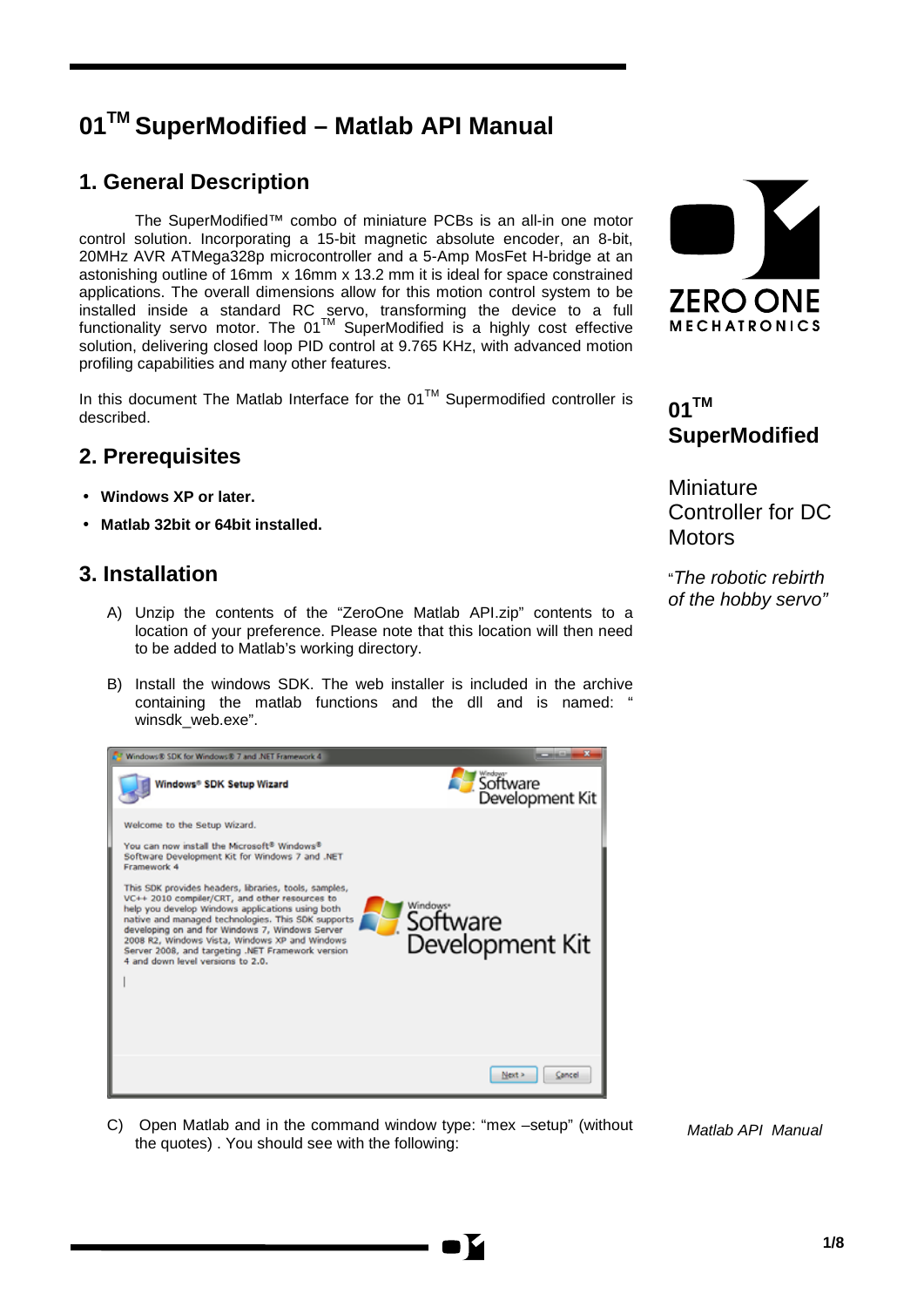

When asked which compiler to use, select Microsoft Visual C++ 2010.

Note: The above procedure is needed only once.

- <span id="page-1-0"></span>**4. Usage** First make the directory that contains the dll and Matlab functions, Matlab's active directory. Please refer to Matlab help in order to do this.
- <span id="page-1-1"></span>**4.1. Initialization The first function that must be called before anything else** is the command: zoSmsInit('comX'), where X is the number of the COM port you are using.

To identify which COM port you are using in windows you can check the Device Manager. The USB to RS485 / UART conveter should be listed as shown below:

| Device Manager                       | <b>State of the Contract of the Contract of the Contract of the Contract of the Contract of the Contract of the Contract of the Contract of the Contract of the Contract of the Contract of the Contract of the Contract of the </b> |
|--------------------------------------|--------------------------------------------------------------------------------------------------------------------------------------------------------------------------------------------------------------------------------------|
| Eile Action View Help                |                                                                                                                                                                                                                                      |
| 中華 的门门 目前 肉 正表布                      |                                                                                                                                                                                                                                      |
| di pine                              |                                                                                                                                                                                                                                      |
| Batteries                            |                                                                                                                                                                                                                                      |
| <b>B</b> Bluetooth Radios            |                                                                                                                                                                                                                                      |
| <b>K</b> Computer                    |                                                                                                                                                                                                                                      |
| Disk drives                          |                                                                                                                                                                                                                                      |
| - AL Display adapters                |                                                                                                                                                                                                                                      |
| <b>Dig Homan Interface Devices</b>   |                                                                                                                                                                                                                                      |
| Cia EN ATA/ATAPI controllers         |                                                                                                                                                                                                                                      |
| EEE 1394 Bus host controllers        |                                                                                                                                                                                                                                      |
| - Imaging devices                    |                                                                                                                                                                                                                                      |
| A <sup>P</sup> Jungo Connectivity    |                                                                                                                                                                                                                                      |
| C Keyboards                          |                                                                                                                                                                                                                                      |
| A Mice and other pointing devices    |                                                                                                                                                                                                                                      |
| <b>A.</b> Monitors                   |                                                                                                                                                                                                                                      |
| Network adapters                     |                                                                                                                                                                                                                                      |
| <b>Div Other devices</b>             |                                                                                                                                                                                                                                      |
| TP Ports (COM & LPT)                 |                                                                                                                                                                                                                                      |
| <sup>17</sup> USB Serial Port (COML) |                                                                                                                                                                                                                                      |
| Processors                           |                                                                                                                                                                                                                                      |
| <b>El Sensors</b>                    |                                                                                                                                                                                                                                      |
| Sound, video and game controllers    |                                                                                                                                                                                                                                      |
| System devices                       |                                                                                                                                                                                                                                      |
| Universal Serial Bus controllers     |                                                                                                                                                                                                                                      |
| C User-mode block device             |                                                                                                                                                                                                                                      |
|                                      |                                                                                                                                                                                                                                      |
|                                      |                                                                                                                                                                                                                                      |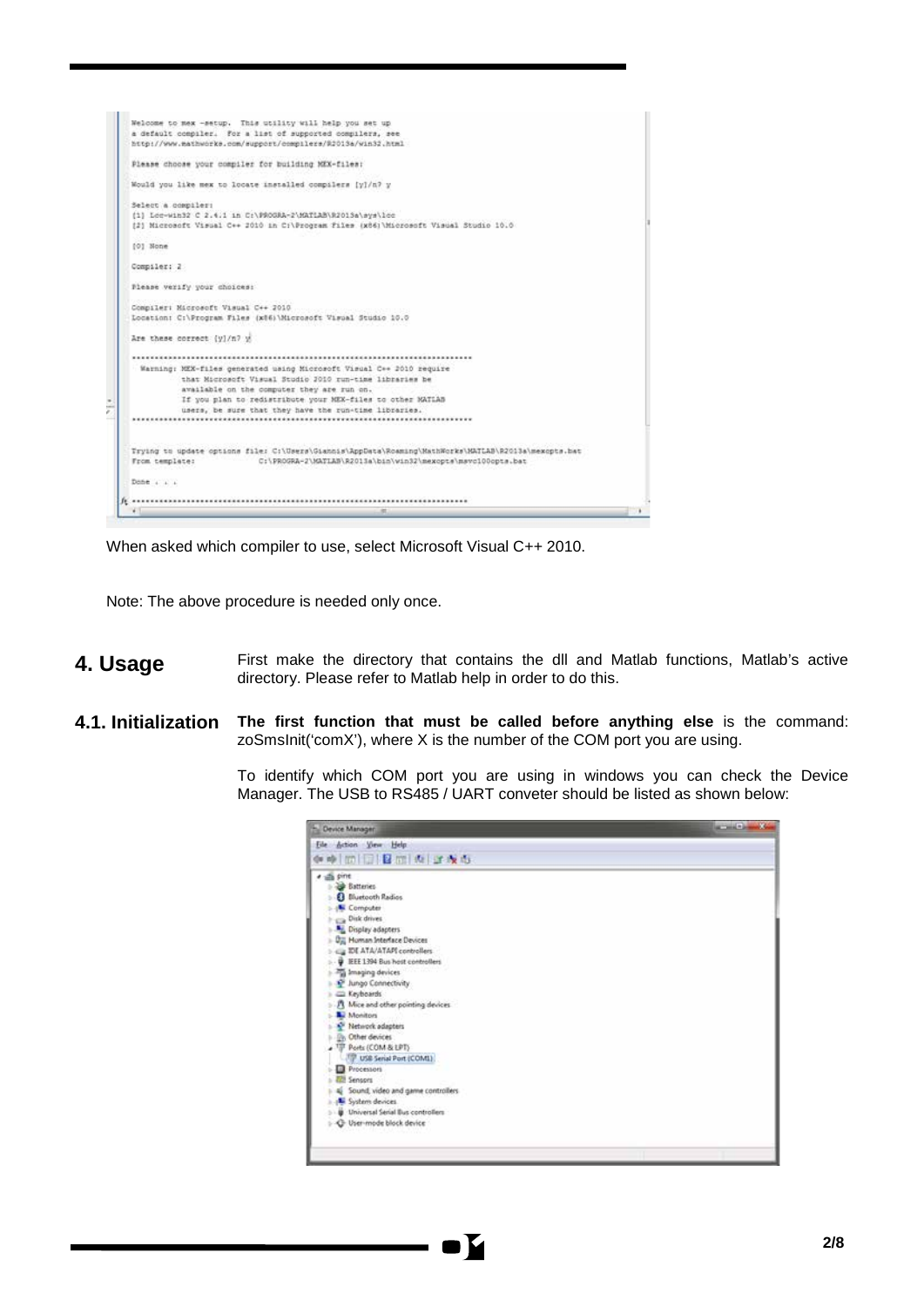In the advanced settings you can even change the COM port number to another one.

You can try the command at the command window:



**The last command that must be used** in order to clear all variables and unload the library is : zoSmsShutDown()



<span id="page-2-0"></span>**4.2. Matlab Functions** The  $01^{\text{TM}}$  Matlab Library contains all the functions needed to interface to the Supermodified controller. Each function is actually an implementation of a command of the  $01^{TM}$  protocol. The command set of the Supermodified controller is presented in detail in section 11 of the Supermodified datasheet.

There are generally 3 types of commands.

### Set commands

All set commands are implemented as Matlab functions that accept 1 or more inputs and return one output.

The first (or only) input is always the motor ID on the bus. The motor ID can only be changed by using the SuperModified Commander  $(01<sup>TM</sup>$  stand-alone application) and must be unique for every controller on the bus. All Supermodified controllers are shipped with a default motor ID=4.

If the command does not transmit any additional information to the Supermodified controller then the function has only one input and only one output. The input is the motor ID and the output is whether the call was successful or not.

eg. function [success] = zoSmsCmdStart(motorId)

The above is the start command and starts the control to the motor. It must be executed before any command that attempts to move the motor.

If the command has one or more data arguments that must be passed to the controller then the Matlab function is like below:

eg. function [success] = zoSmsCmdMoveWithVelocity(motorId, velocityTicksPerSecond)

The above is the Move With Velocity Command that tells the motor to move at velocityTicksPerSecond velocity. Note that the motorId input is always first.

Or another example: function [success] = zoSmsCmdSetDigitalOut(motorId,do1,do2,do3)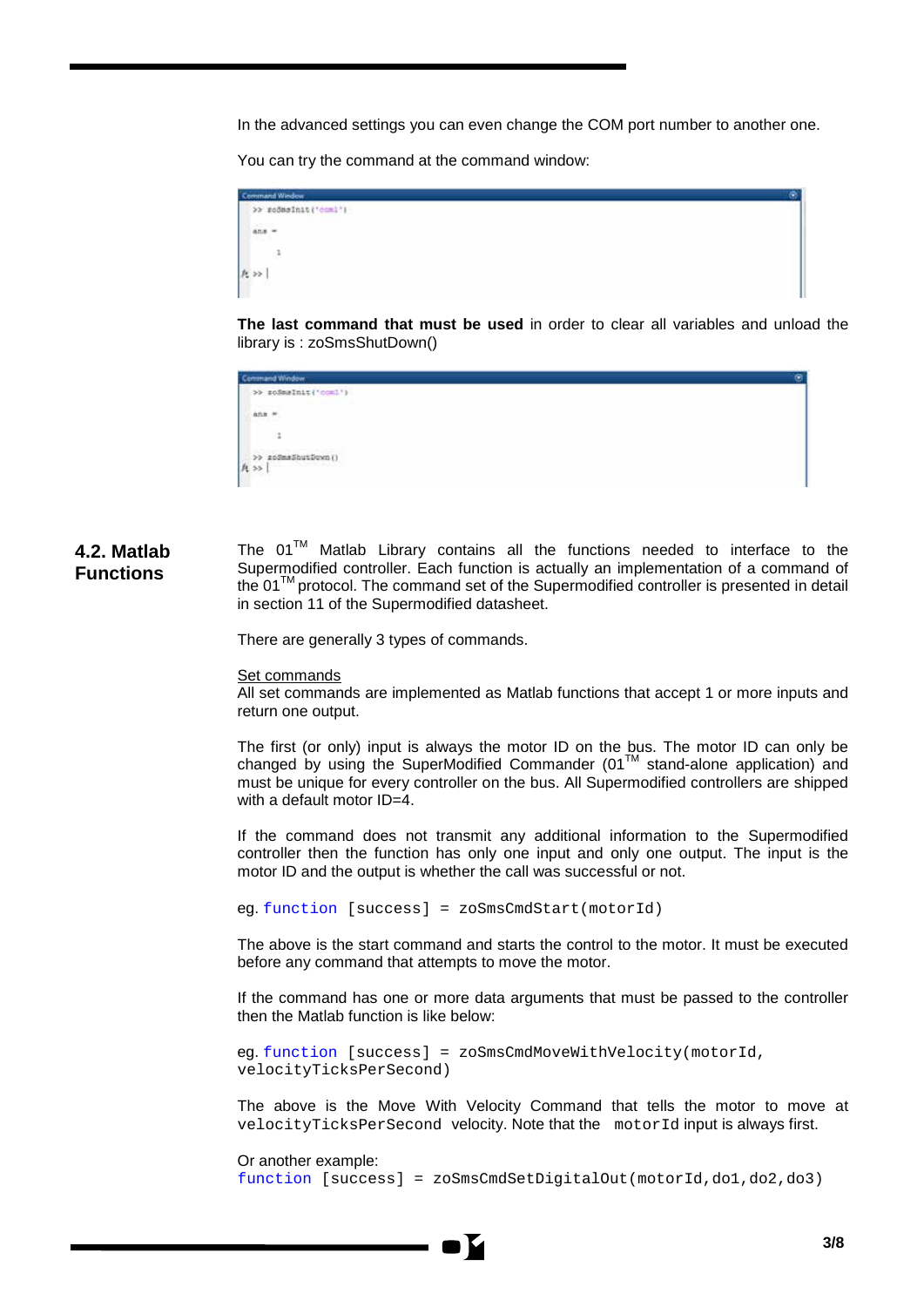The above command sets or resets the controller's digital outputs according to inputs do1,do2,do3 and according to Digital IO configuration.

### Get commands

All get commands are implemented as Matlab functions that accept 1 input and return 1 or more outputs.

The input is always the Motor ID and the first output is always the success or failure of the command. The rest of the outputs depend on the command.

For example:

```
function [success,positionTicks] = zoSmsCmdGetPosition(motorId)
```
This Matlab function can be used to read the position of the motor in encoder ticks (32768 ticks per revolution). The position will be stored in positionTicks. The success of the command will be in success. The motor that is communicated is the one with motorId.

Accordingly commands that have more outputs, eg. function [success,dio1,dio2,dio3] = zoSmsCmdGetDIOConfig(motorId)

### Broadcast commands

All broadcast commands are implemented as Matlab function with only one output that indicates success or not.

```
eg. function [success] = zoSmsCmdGlobalStart()
```
The above command starts all motors on the bus.

<span id="page-3-0"></span>**4.3. Errors** During execution of a Matlab function an error might occur. All errors are stored in global variables and can be accessed by the use of one of the two following functions:

function zoSmsErrorsShow()

The above function displays the errors that occurred during the last executed command along with descriptions.

eg.

```
>> zoSmsErrorsShow()
```
Errors that manifested during last operation ---------------------------------------------- Transmit Parse Error: -1 : no input command error Receive Parse Error: -1 : no output command error Transmit System Error: -1 : (please refer to MSDN getLastError() reference) Receive System Error: -1 : (please refer to MSDN getLastError() reference) Transmit HW Error: -1 : null Receive HW Error: -1 : null Supermodified Controller Internal Errors: null (please refer to datasheet error reference)

**NOTE:** If there is a controller related error it must be explicitly cleared by the zoSmsCmdResetErrors function or it will never stop to appear and the controller will not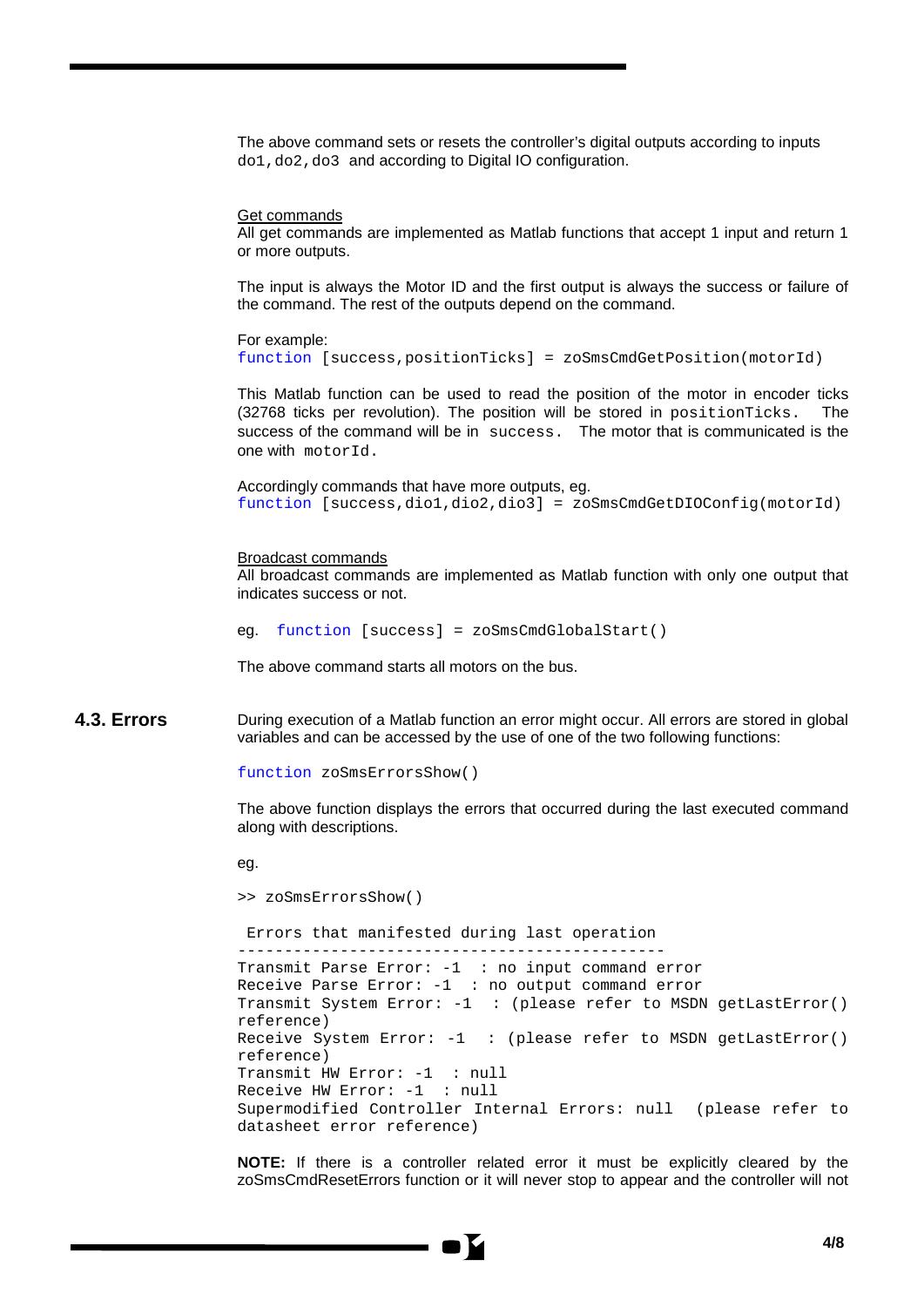accept any other commands. Another function that can be used to read errors is the private function:

function [txParseErr, txParseErrDesc, rxParseErr, rxParseErrDesc, txSysError, rxSysError, txHwErr, txHwErrDesc, rxHwErr, rxHwErrDesc, smsErr] = zoSmsErrorsGet()

which outputs all possible error codes and matching descriptions as strings.

#### <span id="page-4-0"></span>**4.4. Error codes**  The following errors can appear during operation:

### **reference**

Parser Input Errors

### **PARSER INPUT ERRORS**

| 1001 | empty data!                                                                                                                                                          |
|------|----------------------------------------------------------------------------------------------------------------------------------------------------------------------|
| 1002 | corrupted bytes, %d character(s) not an even number, discarding pair<br>consistency for hex data!                                                                    |
| 1003 | non hex data, the %d-%d character pair (%c%c) is invalid!                                                                                                            |
| 1004 | insufficient bytes, they are %d, less than minimum expected (%d) according<br>to the protocol!                                                                       |
| 1005 | overflown bytes, they are more (%d) than maximum expected (%d)<br>according to the protocol!                                                                         |
| 1006 | invalid first byte of header, it is %d (int) %c%c (hex) instead of %d<br>(int) %c%c (hex)!                                                                           |
| 1007 | invalid second byte of header, it is %d (int) %c%c (hex) instead of %d<br>$(int)$ % $c$ % $c$ (hex)!                                                                 |
| 1008 | machine id %d (int) %c%c (hex) is not a valid target to send the command!                                                                                            |
| 1009 | machine id %d (int) %c%c (hex) is not a valid id to send the command since<br>it belongs at math integer space [0, 3], values which are system reserved!             |
| 1010 | invalid host id %d (int) %c%c (hex), it is impossible to set a command with a<br>host id which is not equal to 1 (int) 01 (hex)!                                     |
| 1011 | command id %d (int) %c%c (hex) is not a valid command id according to the<br>protocol!                                                                               |
| 1012 | command id %d (int) %c%c (hex) is not a broadcast command in order to<br>use 0 (int) 00 (hex) listener id which is translated to all system listeners!               |
| 1013 | overflown bytes (%d), this command id does not need any more data bytes<br>than the protocol minimum (%d) cause no byte count data are supposed to<br>be interfered! |
| 1014 | invalid transmit count of bytes, byte count is %d instead of %d according to<br>the given command id!                                                                |
| 1015 | byte count data should be zero instead of %d for the given command id!                                                                                               |
| 1016 | overflown amount of byte count data (%d), byte count is greater than the<br>maximum (%d) expected according to the protocol!                                         |
| 1017 | insufficient amount of byte data given (%d) according to the byte count<br>value (%d), crc seems to be missing!                                                      |

K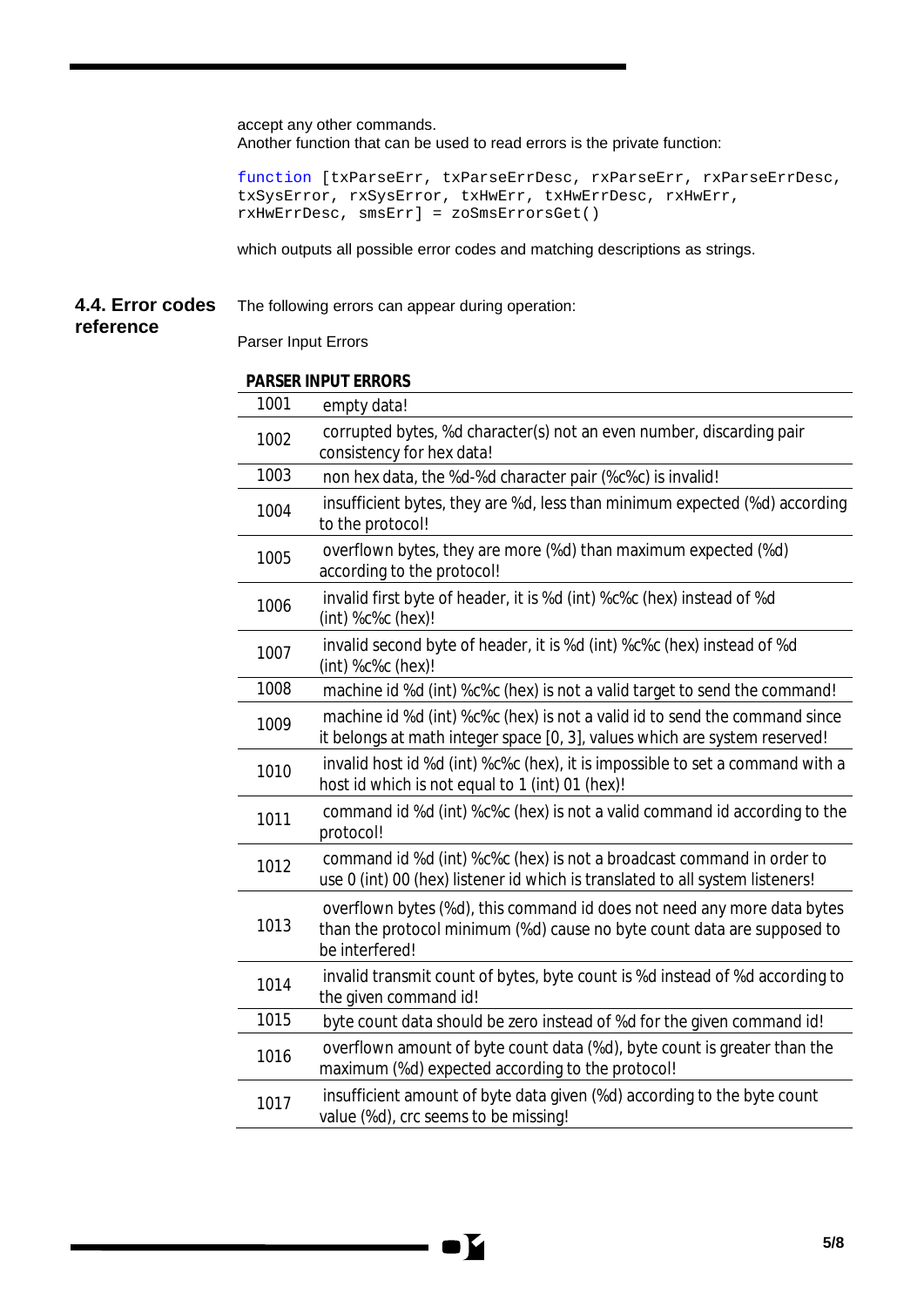| 1018 | insufficient amount of byte data given (%d) according to the byte count<br>value (%d), crc seem to be missing and at least one byte out of byte count<br>data!                                      |
|------|-----------------------------------------------------------------------------------------------------------------------------------------------------------------------------------------------------|
| 1019 | overflown amount of byte data given (%d) according to the byte count<br>value (%d), data should be %d bytes!                                                                                        |
| 1020 | %d (int) %c%c (hex) crc is invalid, it should be %d (int) %c%c (hex)!                                                                                                                               |
| 3001 | error reaction (special) command id %d (int) %c%c (hex) can not be set with<br>at least one of the error reaction bytes out of math integer space [0, 2], first<br>illegal byte grabbed is byte %d! |

### **PARSER OUTPUT ERRORS**

| 2001 | empty data!                                                                                                                                                                  |
|------|------------------------------------------------------------------------------------------------------------------------------------------------------------------------------|
| 2002 | insufficient bytes, they are %d, less than minimum expected (%d) according<br>to the protocol!                                                                               |
| 2003 | overflown bytes, they are more (%d) than maximum expected (%d)<br>according to the protocol, since there is no error bytecount!                                              |
| 2004 | invalid first byte of header, it is %d (int) %c%c (hex) instead of %d<br>(int) %c%c (hex)!                                                                                   |
| 2005 | invalid second byte of header, it is %d (int) %c%c (hex) instead of %d<br>(int) %c%c (hex)!                                                                                  |
| 2006 | motor answer should happen to primal host %d (int) %c%c (hex) but it<br>happened to %d (int) %c%c (hex) which is invalid!                                                    |
| 2007 | motor answer id is %d (int) %c%c (hex) which is invalid, it should be %d<br>(int) %c%c (hex)!                                                                                |
| 2008 | command id %d (int) %c%c (hex) is not a valid error response id %d<br>(int) %c%c (hex) or the same as input command id %d (int) %c%c (hex)<br>expected as answer validation! |
| 2009 | overflown bytes (%d), this command id does not need any more data bytes<br>than the protocol minimum (%d) cause no byte count data are supposed to<br>be interfered!         |
| 2010 | invalid receive count of bytes, byte count is %d instead of %d according to<br>the taken command id!                                                                         |
| 2011 | byte count data should be zero instead of %d for the taken command id!                                                                                                       |
| 2012 | byte count error response must be at least one and not zero!                                                                                                                 |
| 2013 | overflown amount of byte count data (%d), byte count is greater than the<br>maximum (%d) expected according to the protocol, since there is no error<br>bytecount!           |
| 2014 | insufficient amount of byte data taken (%d) according to the byte count<br>value (%d), crc seems to be missing!                                                              |
| 2015 | insufficient amount of byte data taken (%d) according to the byte count<br>value (%d), crc seem to be missing and at least one byte out of byte count<br>data!               |
| 2016 | overflown amount of byte data taken (%d) according to the byte count<br>value (%d), data should be %d bytes!                                                                 |

 $\mathbf{Y}$  $\sim$  $\blacksquare$ 

 $\overline{\phantom{a}}$ ÷,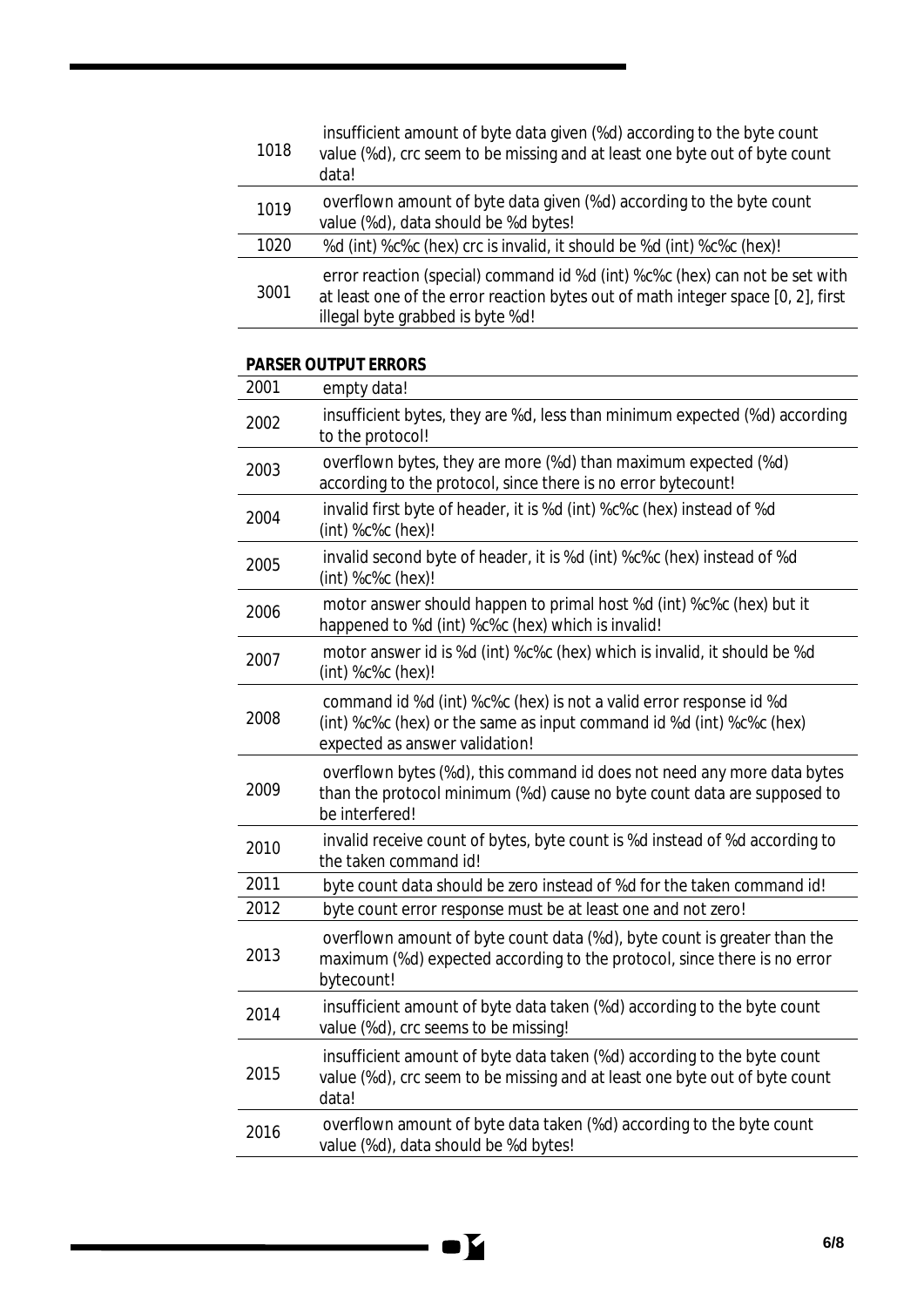| 2017 | error code %d (int) %c%c (hex) is not a valid error code according to the<br>protocol!                                                                                                  |
|------|-----------------------------------------------------------------------------------------------------------------------------------------------------------------------------------------|
| 2018 | %d (int) %c%c (hex) crc is invalid, it should be %d (int) %c%c (hex)!                                                                                                                   |
| 3002 | get analog inputs (special) command id %d (int) %c%c (hex) does not return<br>byte count data in pairs, byte count %d is not an even number!                                            |
| 3003 | error reaction (special) command id %d (int) %c%c (hex) returns at least<br>one of the error reaction bytes out of math integer space [0, 2], first illegal<br>byte grabbed is byte %d! |

## **USER ERRORS**

| 4002 | invalid value integer array, it seems that at least one invalid character is<br>interfered                        |
|------|-------------------------------------------------------------------------------------------------------------------|
| 4004 | overflown unsigned value given                                                                                    |
| 5002 | invalid value integer array, it seems that at least one invalid character is<br>interfered                        |
| 5004 | overflown (signed) positive value given                                                                           |
| 5005 | underflown (signed) negative value given                                                                          |
| 6001 | sign missmatch underrun, possible conflict between unsigned and negative<br>symmetrics cause of simultaneous call |
| 6002 | invalid value for set error reaction command, it has insufficient length                                          |
| 6003 | invalid value for set error reaction command, it seems that at least one<br>invalid character is interfered       |

## **HARDWARE ERRORS**

| 8001  | cannot connect to COM port                               |
|-------|----------------------------------------------------------|
| 8002  | cannot set communication timeout parameters for COM port |
| 8003  | cannot get communication timeout parameters for COM port |
| 8004  | cannot set other communication parameters for COM port   |
| 9001  | cannot disconnect COM port                               |
| 10001 | cannot write to COM port                                 |
| 10002 | cannot flush COM port                                    |
| 11001 | cannot read from COM port                                |

Y

 $\blacksquare$  (